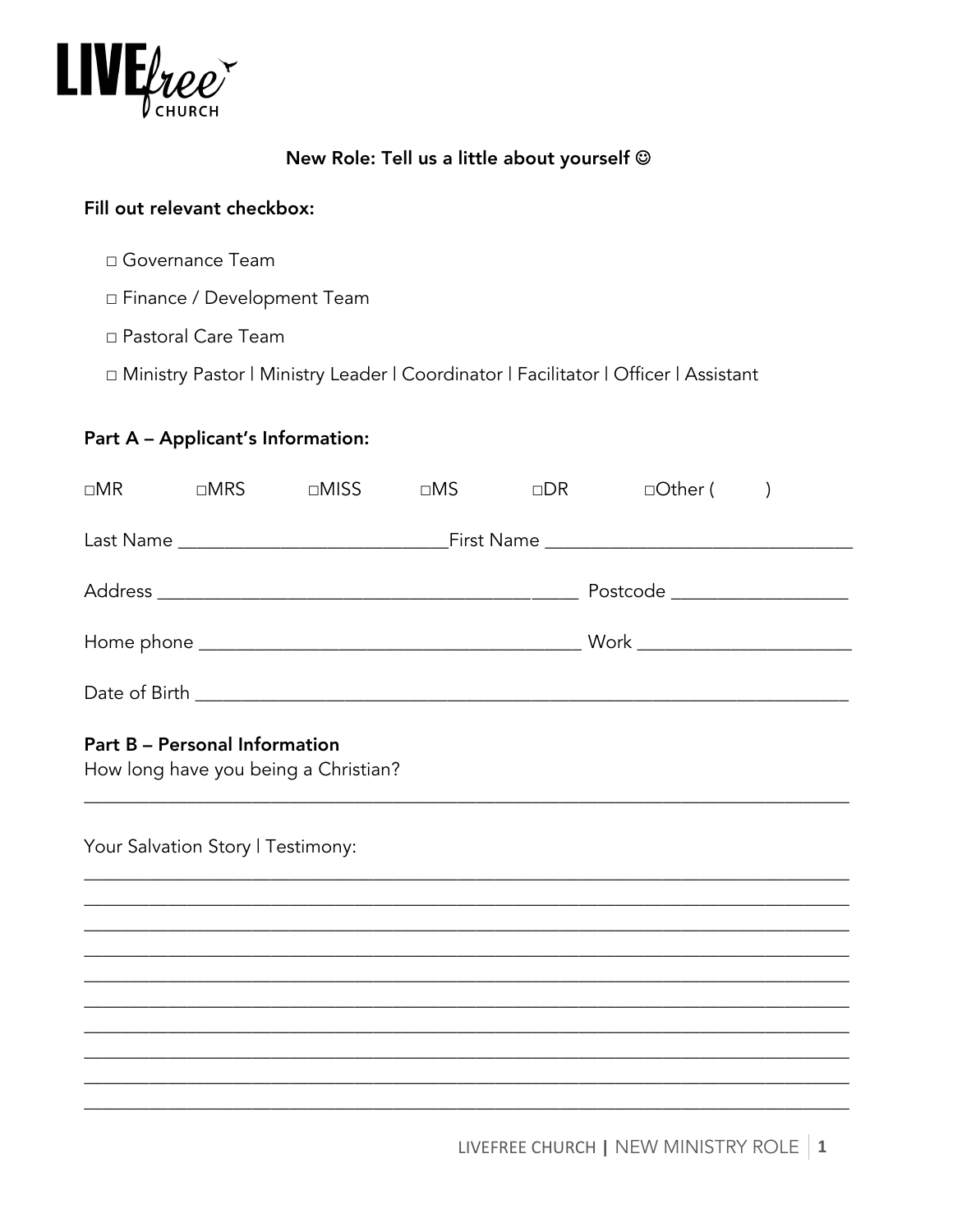| Baptised in water by immersion                                                           | Yes | <b>No</b> |     |                                |
|------------------------------------------------------------------------------------------|-----|-----------|-----|--------------------------------|
| Member of LIVEfree CHURCH (completed membership Requirements)                            |     |           | Yes | <b>No</b>                      |
| Present Occupation: ________________________________Present Employer:___________________ |     |           |     |                                |
| Previous Church Experience:                                                              |     |           |     |                                |
| Date started coming to Livefree Church:                                                  |     |           |     |                                |
| Part C - Leadership Information                                                          |     |           |     |                                |
| I desire to become a Leader because:                                                     |     |           |     |                                |
|                                                                                          |     |           |     |                                |
|                                                                                          |     |           |     |                                |
| I see a Leadership Ministry position here at Livefree Church important because:          |     |           |     |                                |
|                                                                                          |     |           |     |                                |
| Previous areas of service:                                                               |     |           |     |                                |
|                                                                                          |     |           |     |                                |
|                                                                                          |     |           |     |                                |
|                                                                                          |     |           |     | Date: ________________________ |

LIVEFREE CHURCH | NEW MINISTRY ROLE | 2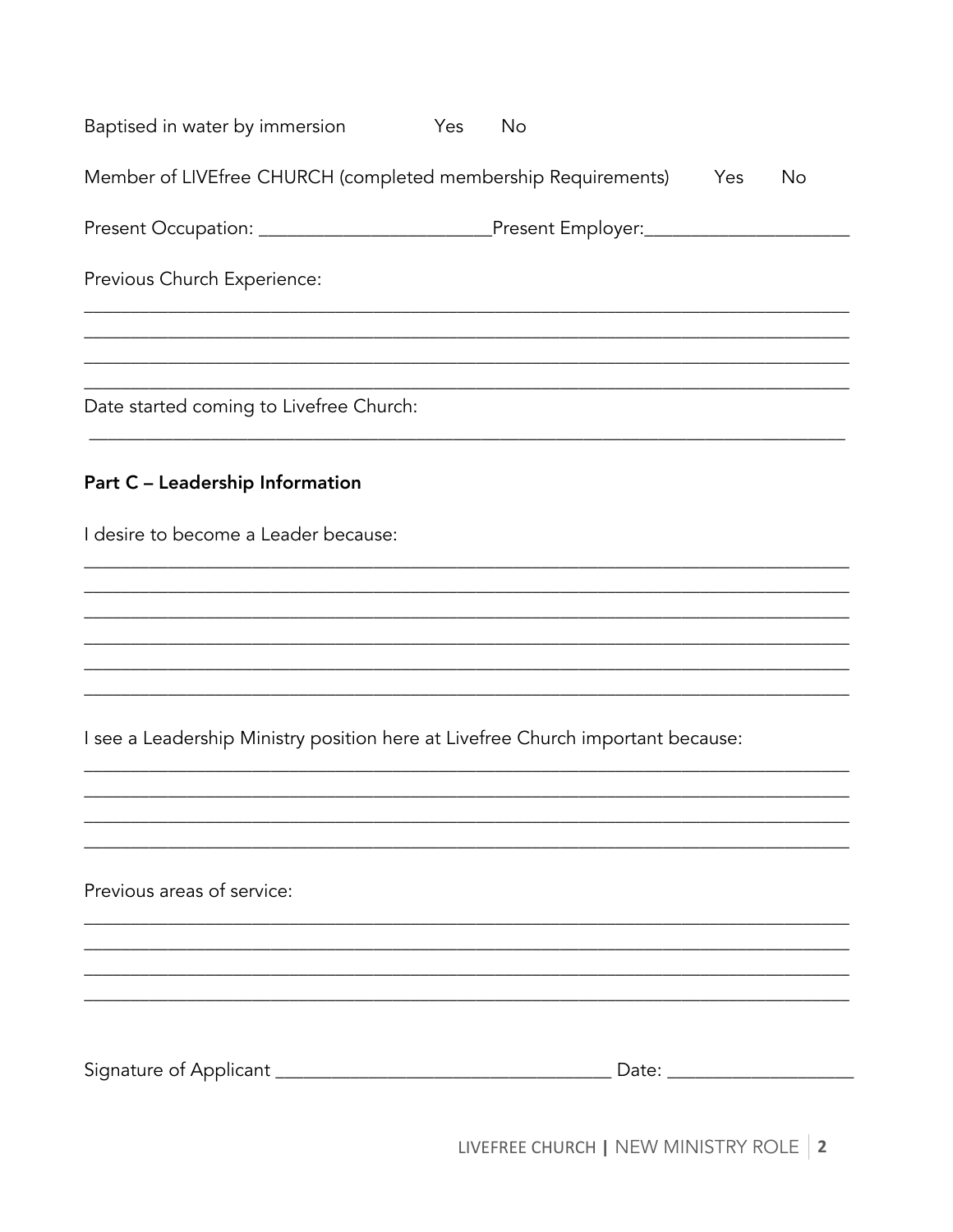

## CHARACTER REFERENCE FORM

The named individual is applying for a church leadership role. Please give the utmost care & serious consideration to your comments. Please complete this form & return it directly to the Lead Pastor or the church office in a sealed envelope. All information will be kept strictly confidential.

\_\_\_\_\_\_\_\_\_\_\_\_\_\_\_\_\_\_\_\_\_\_\_\_\_\_\_\_\_\_\_\_\_\_\_\_\_\_\_\_\_\_\_\_\_\_\_\_\_\_\_\_\_\_\_\_\_\_\_\_\_\_\_\_\_\_\_\_\_\_\_\_\_\_\_\_\_\_\_\_\_\_

Name: (person giving reference) \_\_\_\_\_\_\_\_\_\_\_\_\_\_\_\_\_\_\_\_\_\_\_\_\_\_\_\_\_\_\_\_\_\_\_\_\_\_\_\_\_\_\_\_\_\_\_\_\_\_

Leadership Candidate: \_\_\_\_\_\_\_\_\_\_\_\_\_\_\_\_\_\_\_\_\_\_\_\_\_\_\_\_\_\_\_\_\_\_\_\_\_\_\_\_\_\_\_\_\_\_\_\_\_\_\_\_\_\_\_\_\_\_

How long have you known the applicant? \_\_\_\_\_\_\_\_\_\_\_\_\_\_\_\_\_\_\_\_\_\_\_\_\_\_\_\_\_\_\_\_\_\_\_\_\_\_\_\_\_\_

I have known the applicant through (detail - ministry, work, friend, etc.)

Please tick the following that best represent your observations of the applicant.

| <b>Characteristic</b>           | <b>Above Average</b> | Average | <b>Below</b><br>Average | Unknown |
|---------------------------------|----------------------|---------|-------------------------|---------|
| Shows concern for others        |                      |         |                         |         |
| Cooperativeness with team       |                      |         |                         |         |
| Emotional stability             |                      |         |                         |         |
| Evangelist at heart             |                      |         |                         |         |
| Financial stability             |                      |         |                         |         |
| Stable home life                |                      |         |                         |         |
| Good health + wellbeing         |                      |         |                         |         |
| Honesty core value              |                      |         |                         |         |
| Genuine servant heart           |                      |         |                         |         |
| Care for personal appearance    |                      |         |                         |         |
| Leadership ability and capacity |                      |         |                         |         |
| Accepts responsibility          |                      |         |                         |         |
| Reflects a positive attitude    |                      |         |                         |         |
| Personal Christian walk         |                      |         |                         |         |
| Genuine love for people         |                      |         |                         |         |
| Community awareness             |                      |         |                         |         |